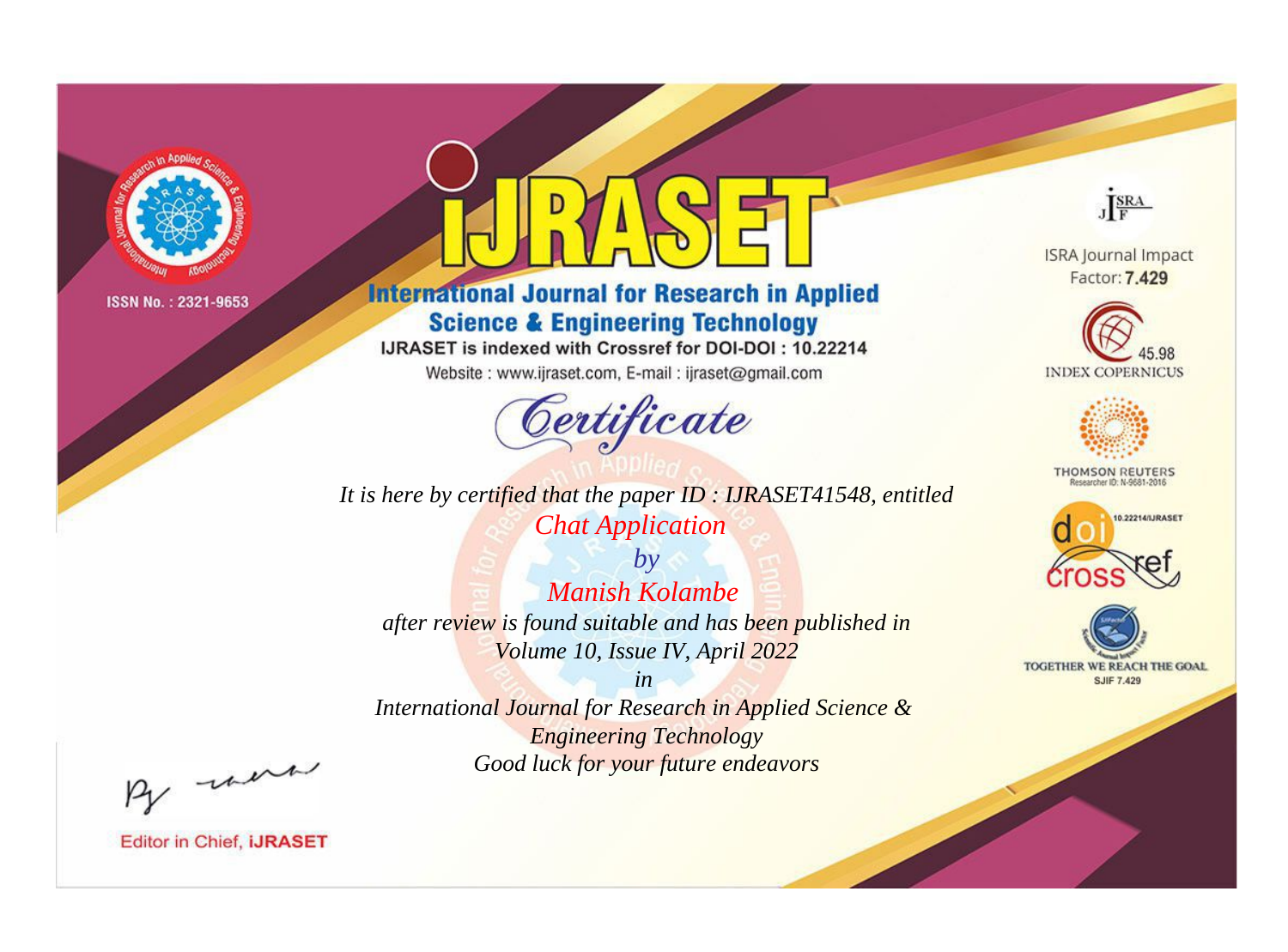

# **International Journal for Research in Applied Science & Engineering Technology**

IJRASET is indexed with Crossref for DOI-DOI: 10.22214

Website: www.ijraset.com, E-mail: ijraset@gmail.com



*It is here by certified that the paper ID : IJRASET41548, entitled Chat Application*

*by Saurabh Sable after review is found suitable and has been published in Volume 10, Issue IV, April 2022*

*in International Journal for Research in Applied Science & Engineering Technology Good luck for your future endeavors*



**ISRA Journal Impact** Factor: 7.429





**THOMSON REUTERS** 





By morn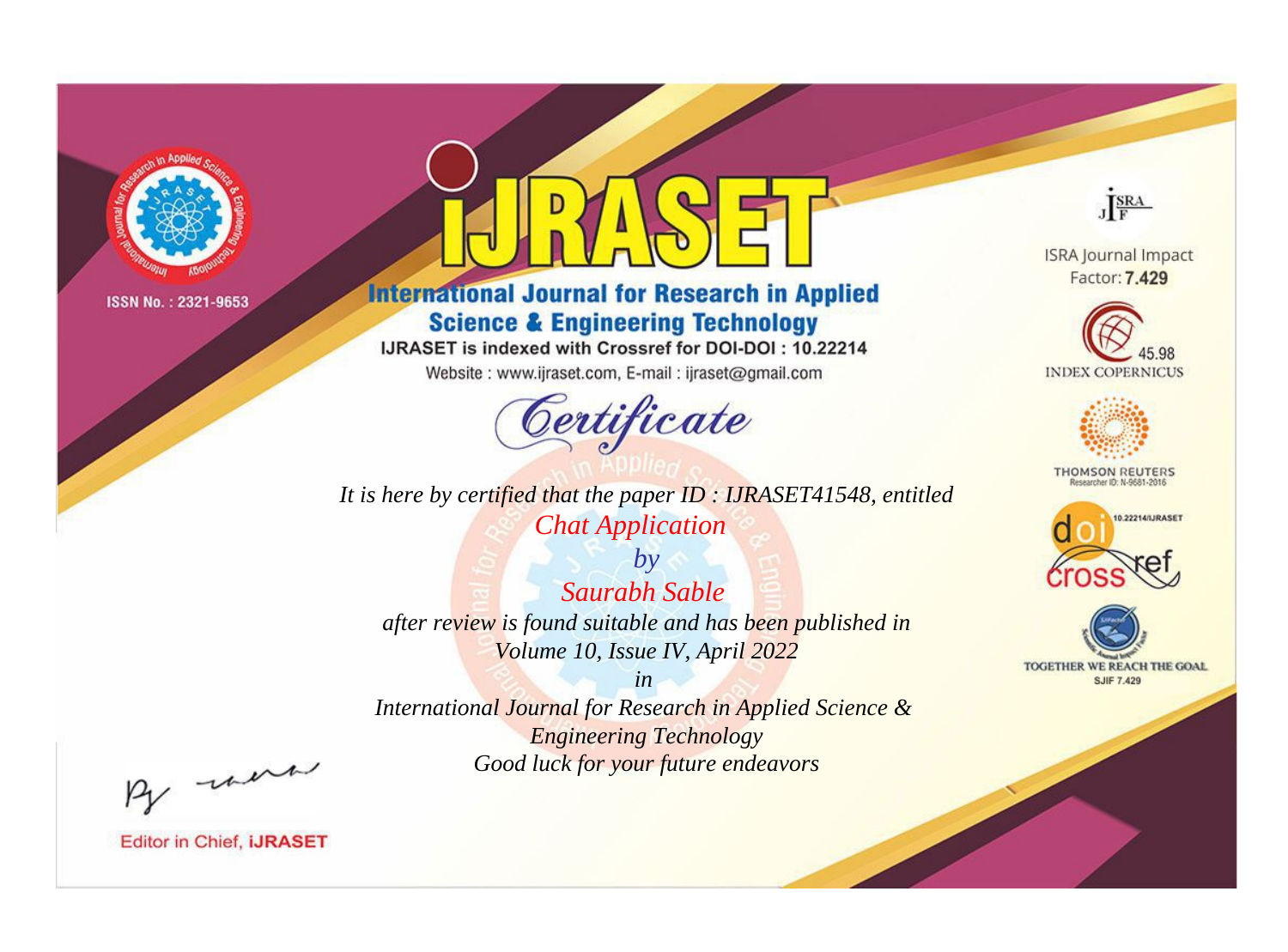

# **International Journal for Research in Applied Science & Engineering Technology**

IJRASET is indexed with Crossref for DOI-DOI: 10.22214

Website: www.ijraset.com, E-mail: ijraset@gmail.com



JERA

**ISRA Journal Impact** Factor: 7.429





**THOMSON REUTERS** 



TOGETHER WE REACH THE GOAL **SJIF 7.429** 

*It is here by certified that the paper ID : IJRASET41548, entitled Chat Application*

*by Venkatesh Kashivale after review is found suitable and has been published in Volume 10, Issue IV, April 2022*

*in* 

*International Journal for Research in Applied Science & Engineering Technology Good luck for your future endeavors*

By morn